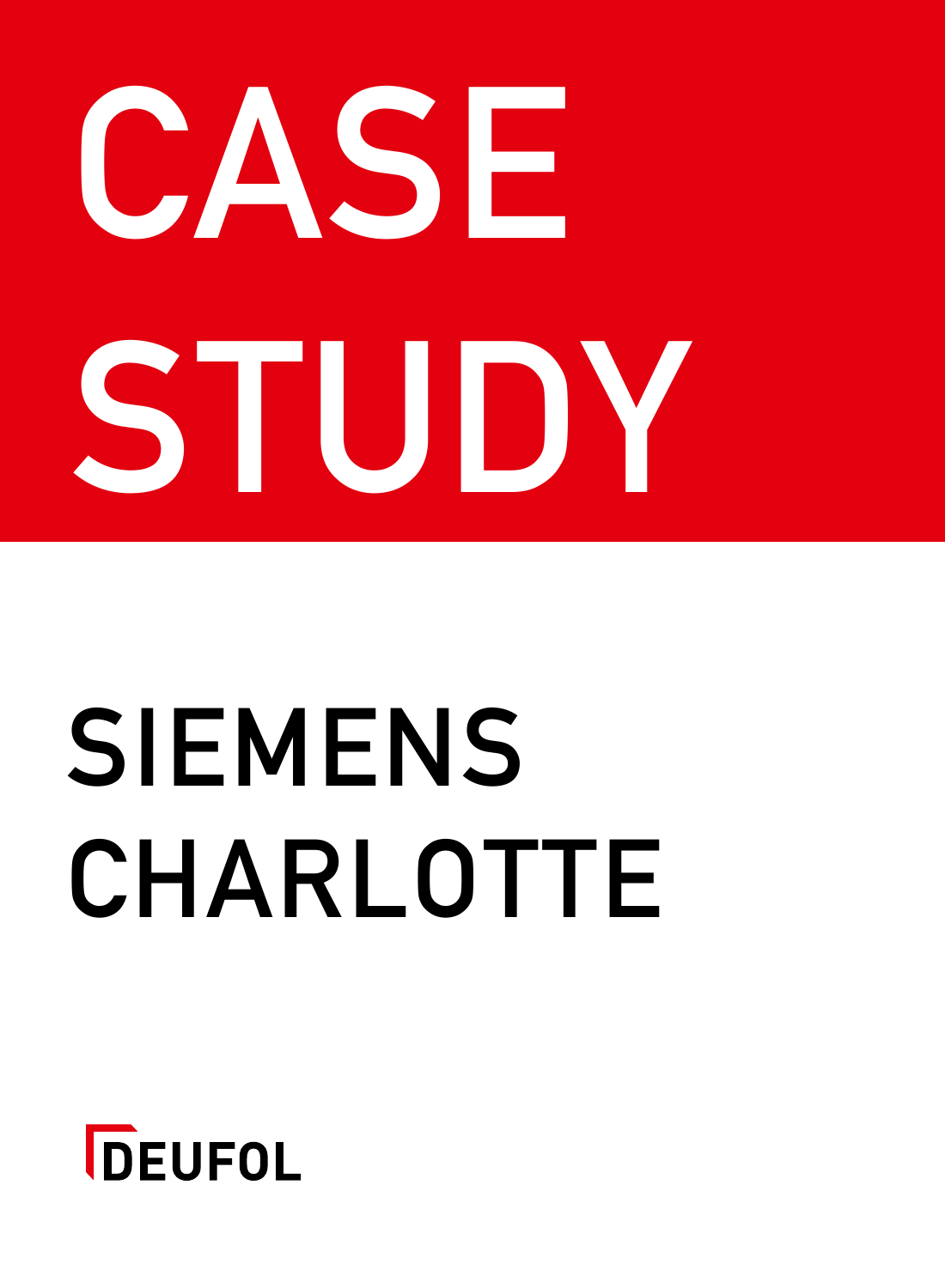



#### **FACTORY**

#### **DEUFOL BUSINESS SOLUTION RESULTS | |**

**DEUFOL**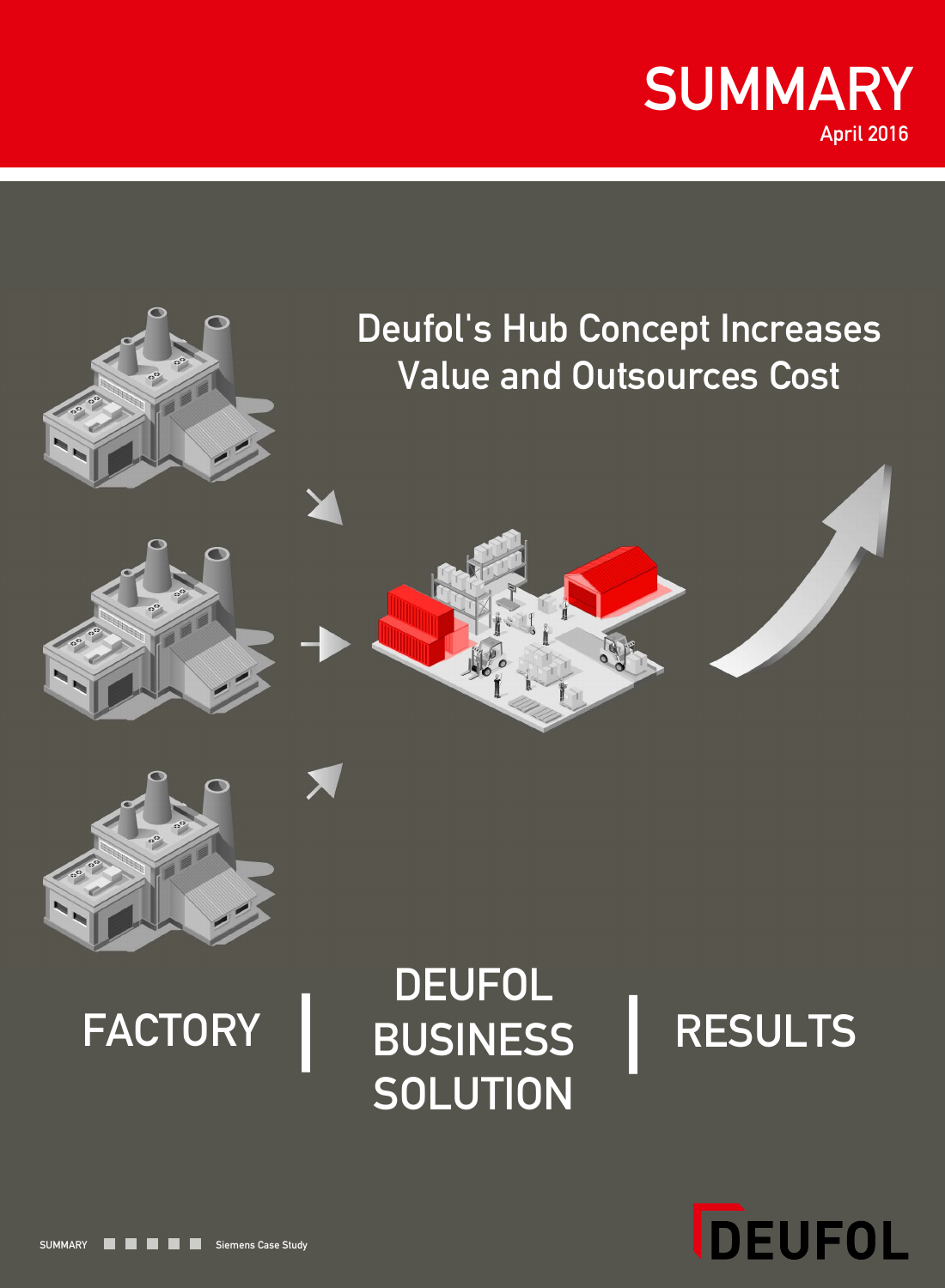#### **SIEMENS CHARLOTTE**

**Siemens Energy, Inc. located in Charlotte, North Carolina is the largest gas turbine facility in the United States. It is one of Siemens' largest production plants in the world with more than 1 million square feet of space and 80-100 feet high manufacturing bays. Gas and steam turbines and generators are manufactured by more than 1,550 people 24 hours/day, 365 days/year in Charlotte. They range in size from 150 MW up to over 1,600 MW and are destined for both the United States market and export throughout the world.** 

**Siemens has utilized Deufol's Export & Industrial Packaging expertise in 8 major operations across the globe beginning as far back as 25 years ago; including locations in Germany, Czech Republic and Austria. The primary support and services Deufol has provided include but are not limited to kitting, crating, warehousing, hazardous material handling, vendor and supply chain management all powered by custom IT solutions.**



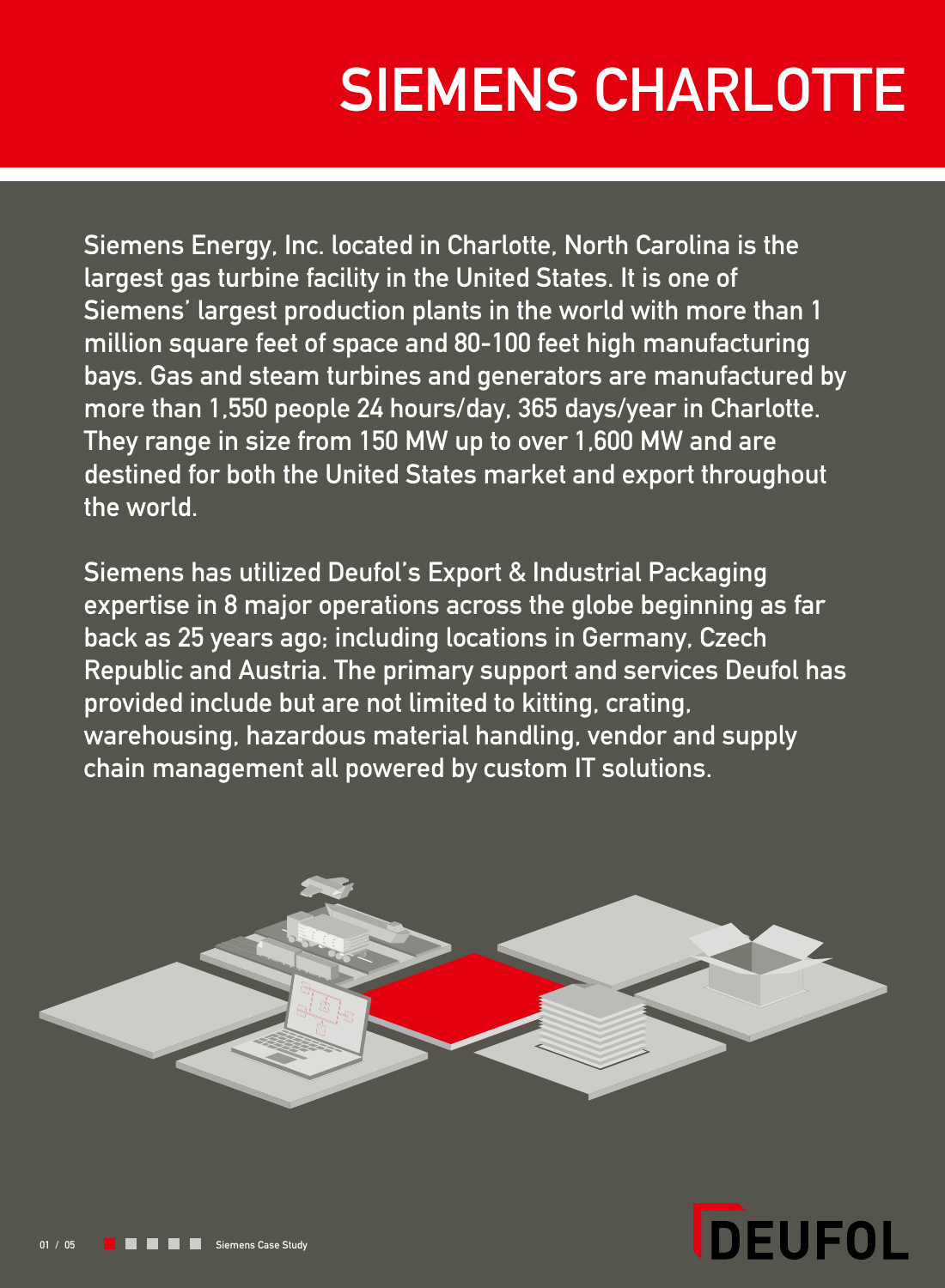### **OPPORTUNITIES IDENTIFIED**

**Having several plants in North America, Siemens recognized some advantages to be had from consolidation and centralization of their manufacturing facilities. With the centralization decision made, the challenges of the process were significant and required a unique partner.** 

**That partner would be required to receive, count and inventory manufacturing materials and supplies from multiple locations into one consolidated warehouse. The partner would need to maintain a high level of responsiveness providing delivery of materials and parts for daily production requirements. The partner would help Siemens avoid the burden for additional capital, human resources and special programming/technology necessary for the centralization. Finally, this partner would need to be competent in industrial, hazardous and export packaging for outbound power generation.** 

**Siemens key objective was to avoid a resource drain in order to maintain their focus on their core competencies by addressing these needs.**



**1. Logistics, coordination and reporting for the consolidation of manufacturing facilities and warehouses**

- **2. Material delivery to meet daily production driven demand**
- **3. Kitting by Work Breakdown Structure elements**
- **4. Traceability and visibility of materials and production project status**
- **5. Outbound packaging expertise and equipment**
- **6. Reduction in warehousing and packaging capital**

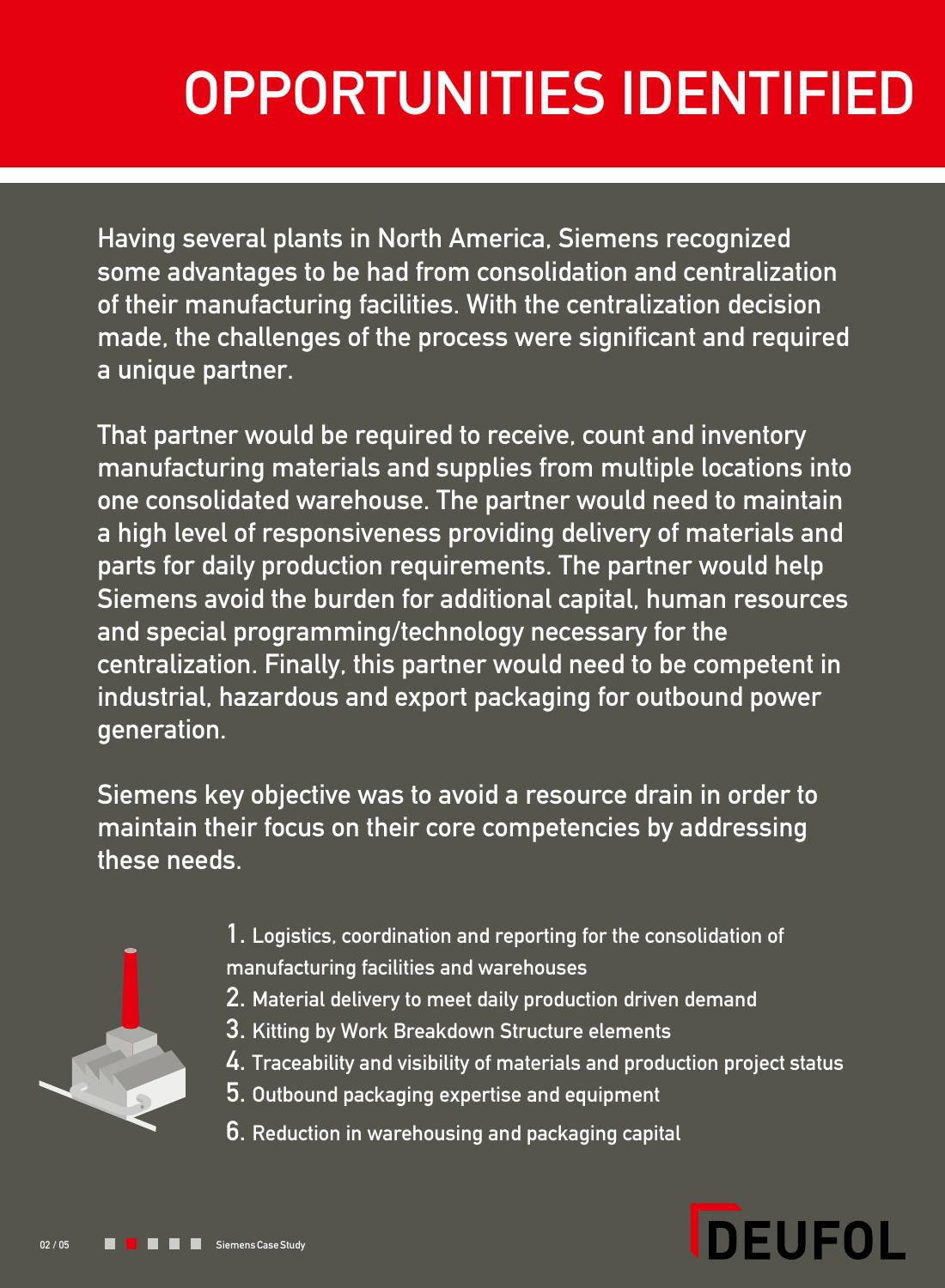### **SOLUTIONS PROVIDED**

**In 2011, Deufol expanded the Export & Industrial Packaging services it has provided to Siemens for years in Europe to the United States with Deufol's facility located in Charlotte, North Carolina. Material that is used in the manufacturing of the steam and gas turbines and generators is received at Deufol's 155,000 square feet warehouse and delivered to pointofuse in the Siemens factory as requested.**

**Siemens benefits from this collocation with Deufol through:**

|                | <b>Requirement</b>                                                                                              | <b>Delivered</b>                                                                                                     |
|----------------|-----------------------------------------------------------------------------------------------------------------|----------------------------------------------------------------------------------------------------------------------|
|                | Logistics, coordination and reporting<br>for the consolidation of<br>manufacturing facilities and<br>warehouses | Deufol coordinated the relocation.<br>organization and consolidation of nearly all<br>materials in 2011 for Siemens. |
| $\overline{2}$ | Material delivery to meet daily<br>production driven demand                                                     | Deufol annually meets daily production<br>delivery of on average 40,000 pieces.                                      |
| 3              | <b>Kitting by Work Breakdown Structure</b><br>elements                                                          | Small parts kitted and provided on<br>demand                                                                         |
| 4              | <b>Traceability and visibility of</b><br>materials and production project<br><b>status</b>                      | Deufol has integrated with Siemens systems<br>with 24/7 visibility                                                   |
| 5              | Outbound packaging expertise and<br>equipment                                                                   | Over 30,000 parts crated annually with zero<br>damage loss claims                                                    |
| $6\phantom{1}$ | Reduction in warehousing and<br>packaging capital                                                               | Deufol manages all facility, equipment and<br>labor costs                                                            |

#### DEUFOL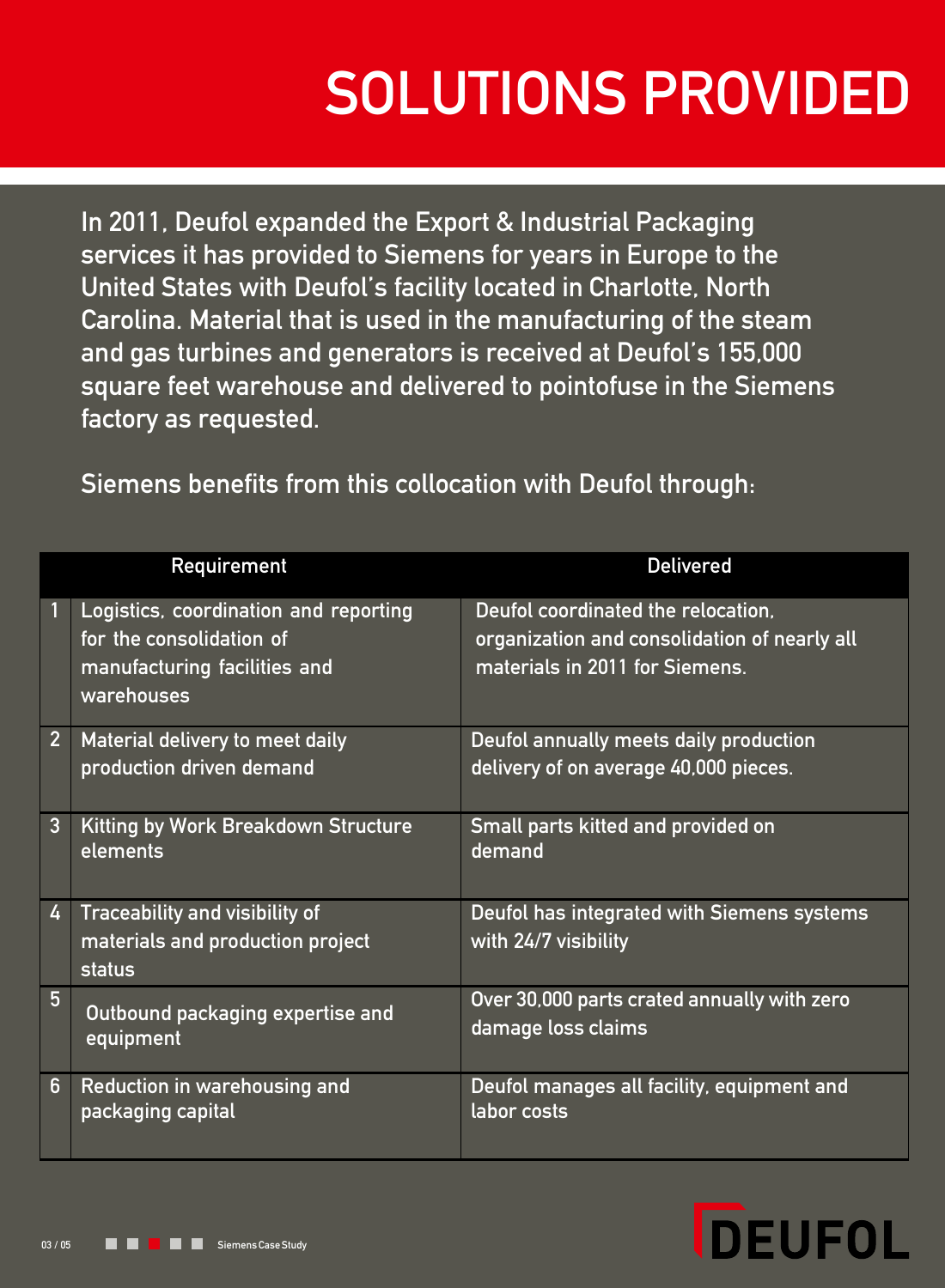#### **RESULTS**



**Over the last 2 years, Siemens has worked directly with Deufol's Industrial Packaging facility, located less than 4 miles from the Siemens plant. In this time, Deufol's post-production crating and export packaging for Siemens has resulted in zero damage loss claims. Material kitting and delivery for Siemens fiscal year in 2013 from Deufol was over 37,000 pieces with over 2,100 of those requiring delivery within 4 hours. Siemens continues to utilize the quality, logistics handling and experience of Deufol in Charlotte for the industrial and export packaging needs of steam and gas turbines and generators.** 

#### DEUFOL